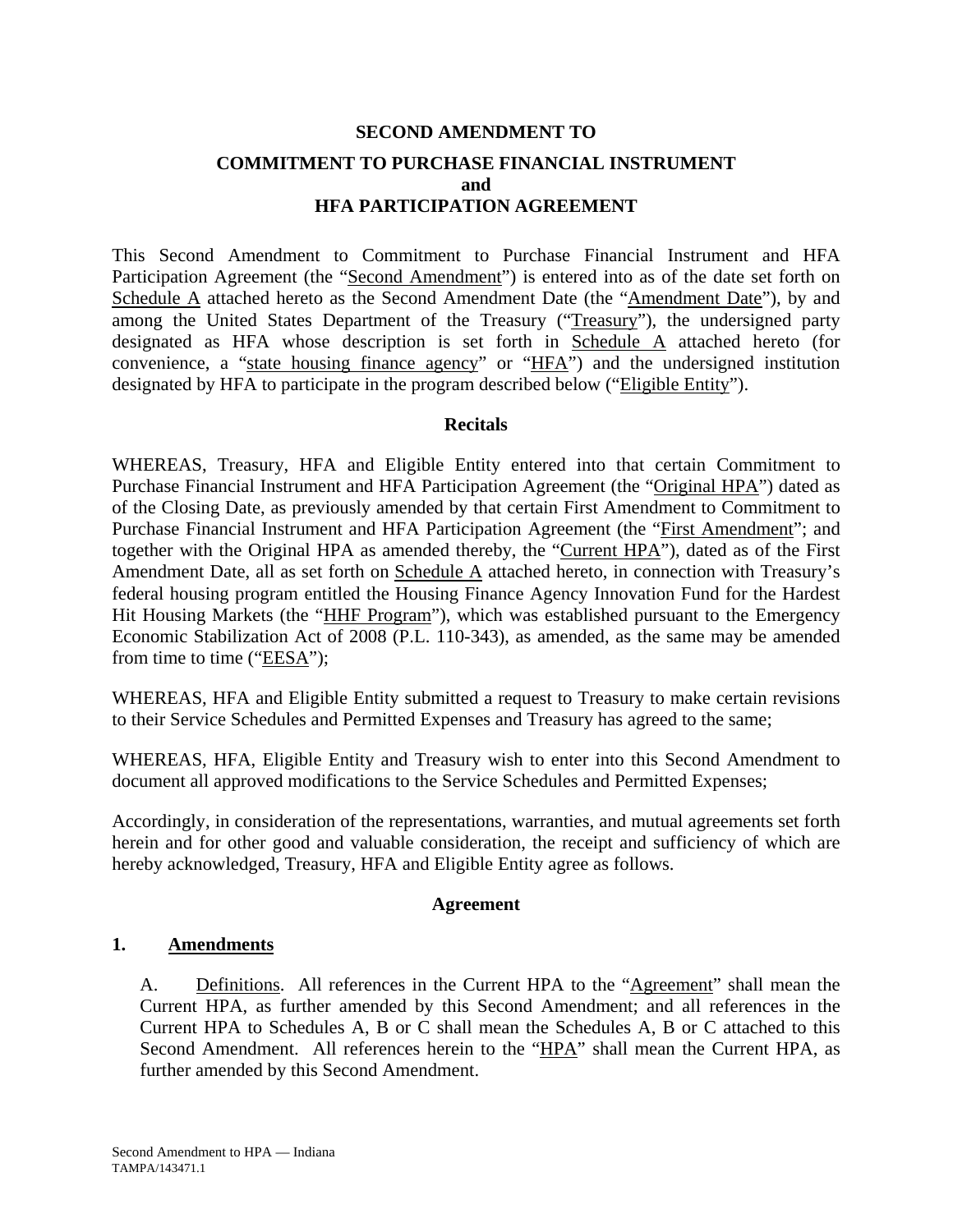B. Schedule A. Schedule A attached to the Current HPA is hereby deleted in its entirety and replaced with Schedule A attached to this Second Amendment.

C. Schedule B. Schedule B attached to the Current HPA is hereby deleted in its entirety and replaced with Schedule B attached to this Second Amendment.

D. Schedule C. Schedule C attached to the Current HPA is hereby deleted in its entirety and replaced with Schedule C attached to this Second Amendment.

# **2. Representations, Warranties and Covenants**

A. HFA and Eligible Entity. HFA and Eligible Entity, each for itself, make the following representations, warranties and covenants to Treasury and the truth and accuracy of such representations and warranties and compliance with and performance of such covenants are continuing obligations of HFA and Eligible Entity, each as to itself. In the event that any of the representations or warranties made herein cease to be true and correct or HFA or Eligible Entity breaches any of its covenants made herein, HFA or Eligible Entity, as the case may be, agrees to notify Treasury immediately and the same shall constitute an Event of Default under the HPA.

(1) HFA and Eligible Entity each hereby certifies, represents and warrants as of the date hereof that each of the representations and warranties of HFA or Eligible Entity, as applicable, contained in the HPA are true, correct, accurate and complete in all material respects as of the date hereof. All covenants of HFA or Eligible Entity, as applicable, contained in the HPA shall remain in full force and effect and neither HFA, nor Eligible Entity is in breach of any such covenant.

(2) Eligible Entity has the full corporate power and authority to enter into, execute, and deliver this Second Amendment and any other closing documentation delivered to Treasury in connection with this Second Amendment, and to perform its obligations hereunder and thereunder.

(3) HFA has the full legal power and authority to enter into, execute, and deliver this Second Amendment and any other closing documentation delivered to Treasury in connection with this Second Amendment, and to perform its obligations hereunder and thereunder.

# **3. Miscellaneous**

A. The recitals set forth at the beginning of this Second Amendment are true and accurate and are incorporated herein by this reference.

B. Capitalized terms used but not defined herein shall have the meanings ascribed to them in the HPA.

C. Any provision of the HPA that is determined to be prohibited or unenforceable in any jurisdiction shall, as to such jurisdiction, be ineffective to the extent of such prohibition or unenforceability without invalidating the remaining provisions of the HPA, and no such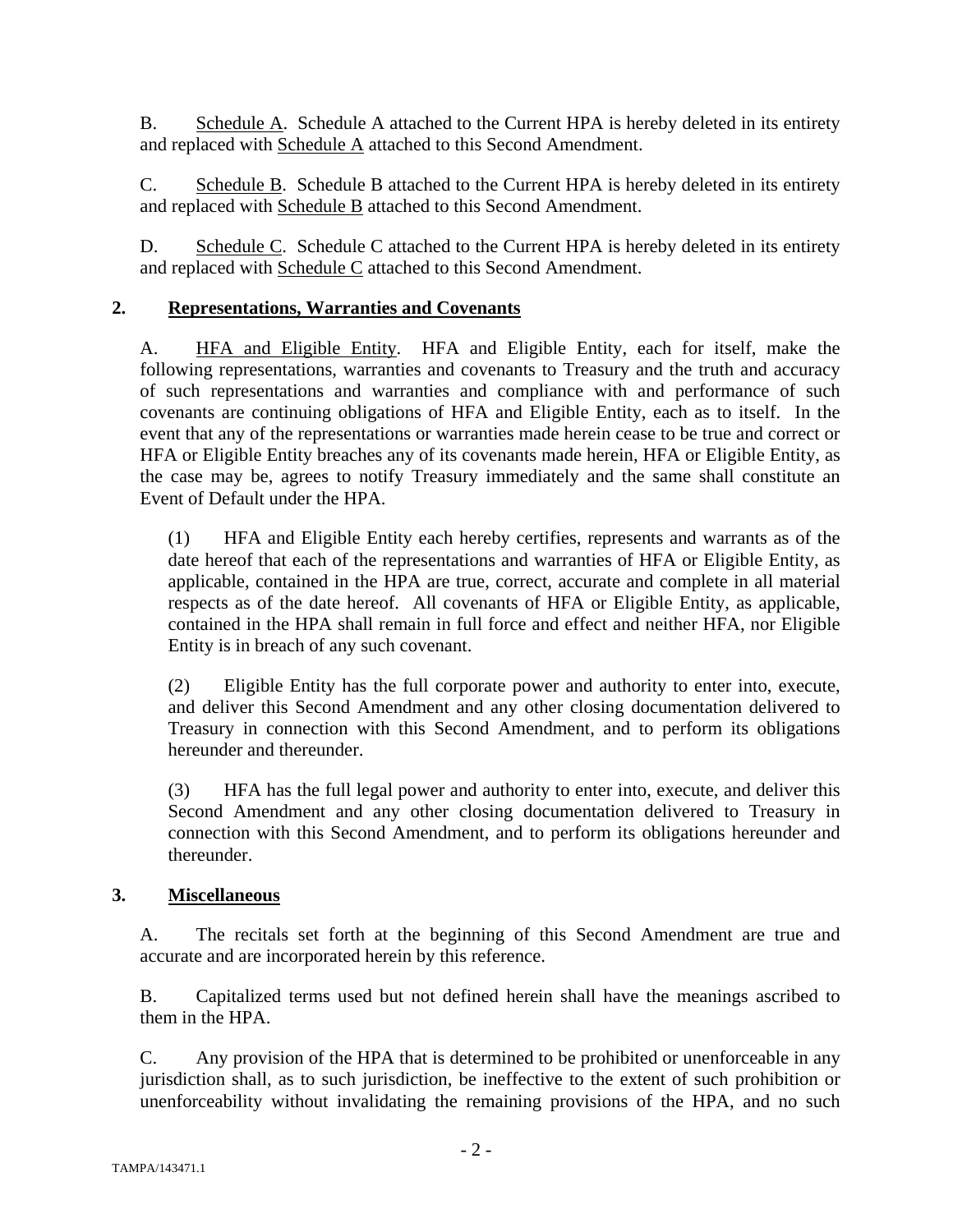prohibition or unenforceability in any jurisdiction shall invalidate such provision in any other jurisdiction.

D. This Second Amendment may be executed in two or more counterparts (and by different parties on separate counterparts), each of which shall be deemed an original, but all of which together shall constitute one and the same instrument. Facsimile or electronic copies of this Second Amendment shall be treated as originals for all purposes.

# [SIGNATURE PAGE FOLLOWS; REMAINDER OF PAGE INTENTIONALLY LEFT BLANK]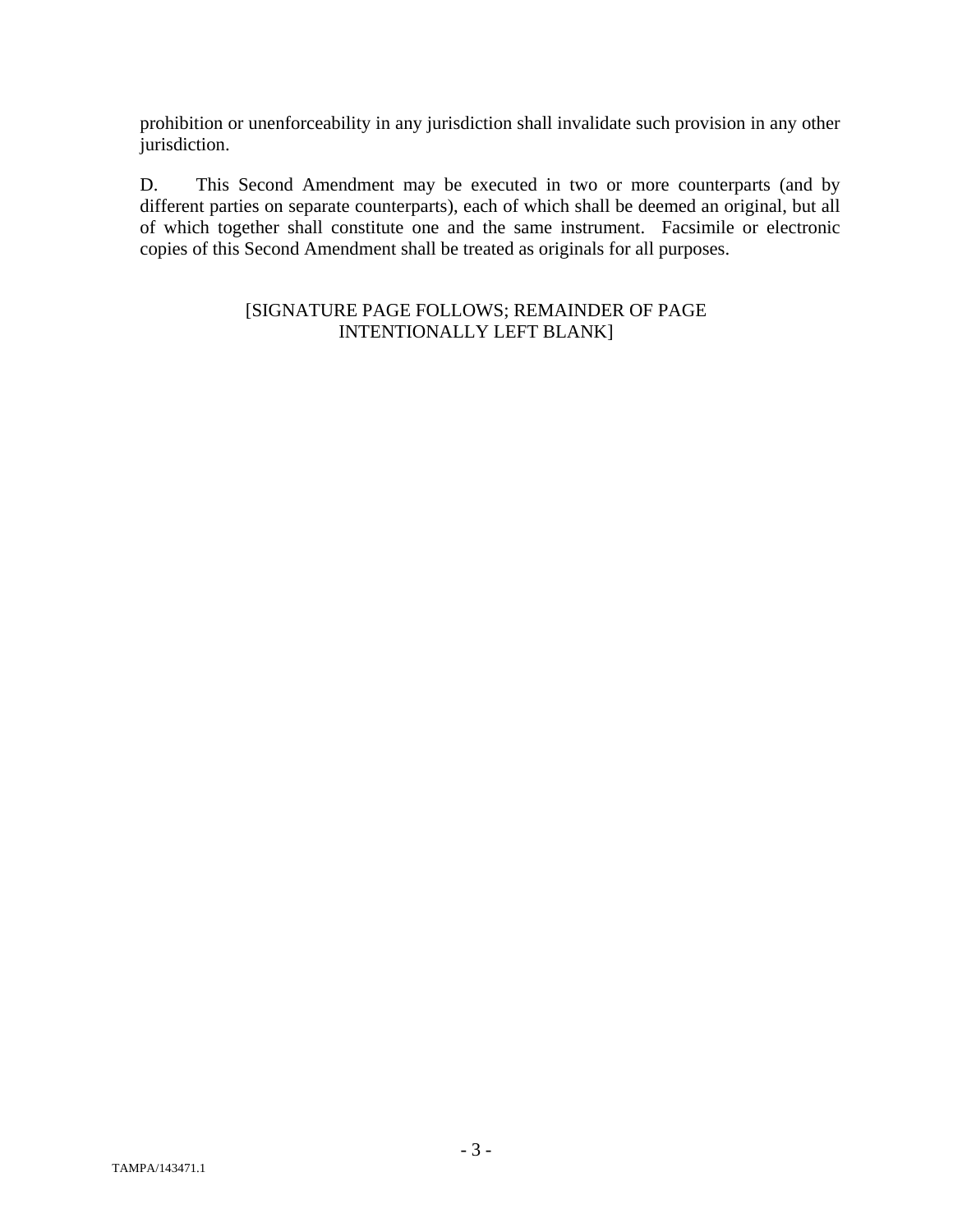**In Witness Whereof**, HFA, Eligible Entity and Treasury by their duly authorized officials hereby execute and deliver this Second Amendment to Commitment to Purchase Financial Instrument and HFA Participation Agreement as of the Amendment Date.

## **HFA**: **TREASURY**:

# INDIANA HOUSING AND COMMUNITY DEVELOPMENT AUTHORITY

UNITED STATES DEPARTMENT OF THE **TREASURY** 

By: <u>/s/ Sherry Seiwert</u> By: Name: Sherry Seiwert By:

Name: Timothy G. Massad Title: Executive Director Title: Acting Assistant Secretary for Financial Stability

## **ELIGIBLE ENTITY**:

INDIANA HOUSING AND COMMUNITY DEVELOPMENT AUTHORITY

By: /s/ Sherry Seiwert Name: Sherry Seiwert Title: Executive Director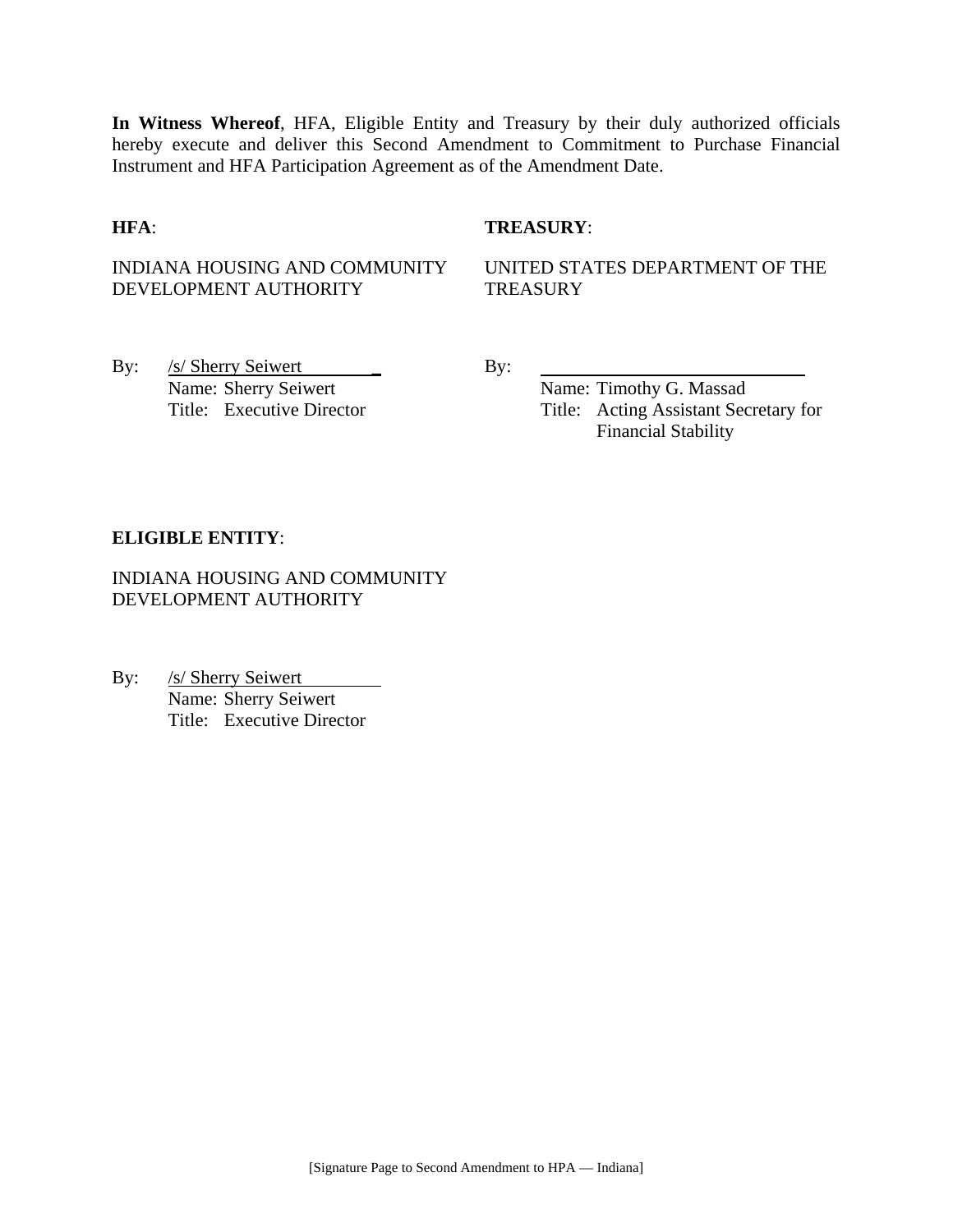In Witness Whereof, HFA, Eligible Entity and Treasury by their duly authorized officials hereby execute and deliver this Second Amendment to Commitment to Purchase Financial Instrument and HFA Participation Agreement as of the Amendment Date.

#### HFA:

#### **TREASURY:**

INDIANA HOUSING AND COMMUNITY DEVELOPMENT AUTHORITY

UNITED STATES DEPARTMENT OF THE **TREASURY** 

By:

Name: Sherry Seiwert Title: Executive Director

By:

Name: Timothy G. Massad Title: Acting Assistant Secretary for **Financial Stability** 

#### **ELIGIBLE ENTITY:**

INDIANA HOUSING AND COMMUNITY DEVELOPMENT AUTHORITY

By:

Name: Sherry Seiwert Title: Executive Director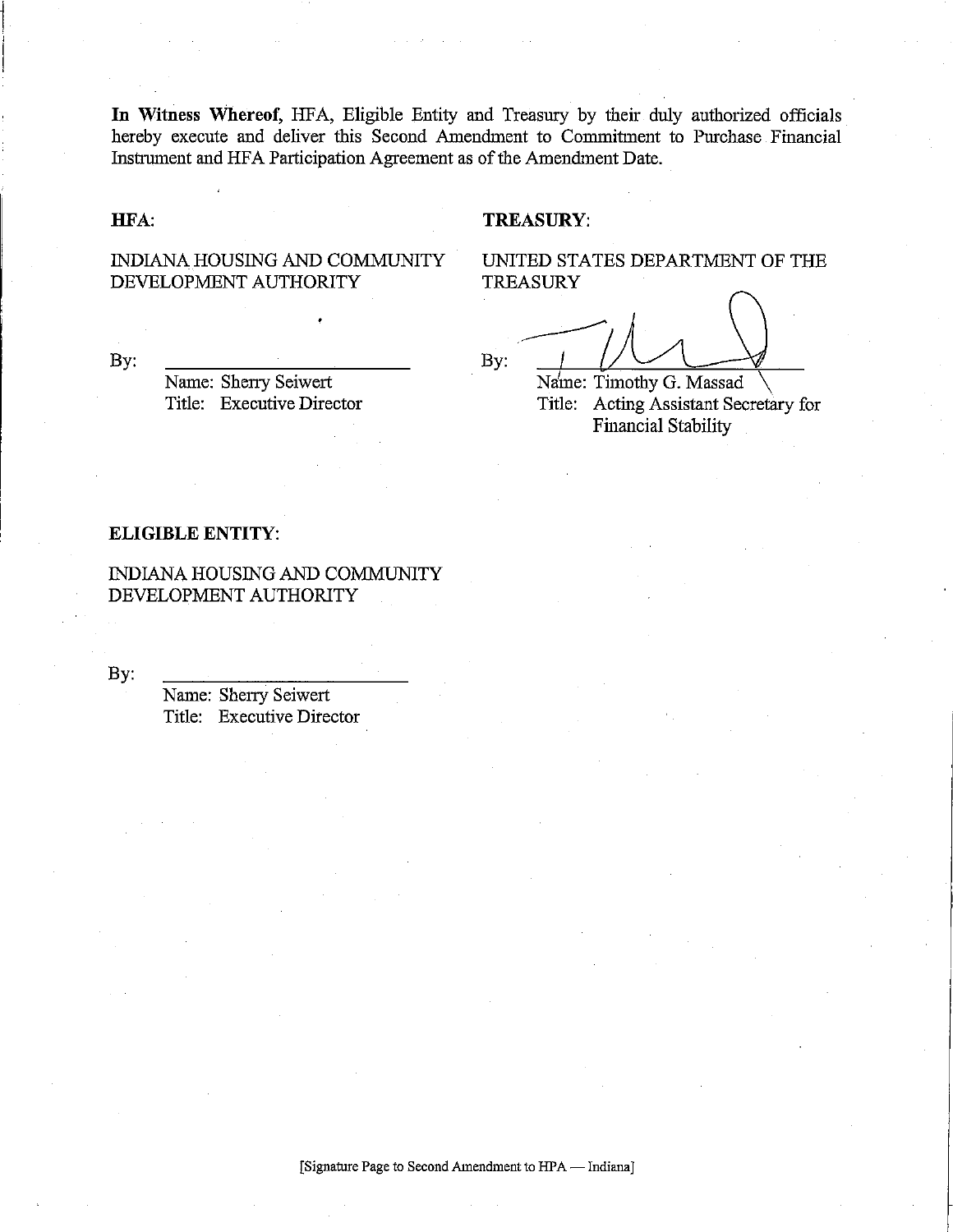# **EXHIBITS AND SCHEDULES**

Schedule A Basic Information<br>Schedule B Service Schedules

Schedule B Service Schedules<br>Schedule C Permitted Expenses

Permitted Expenses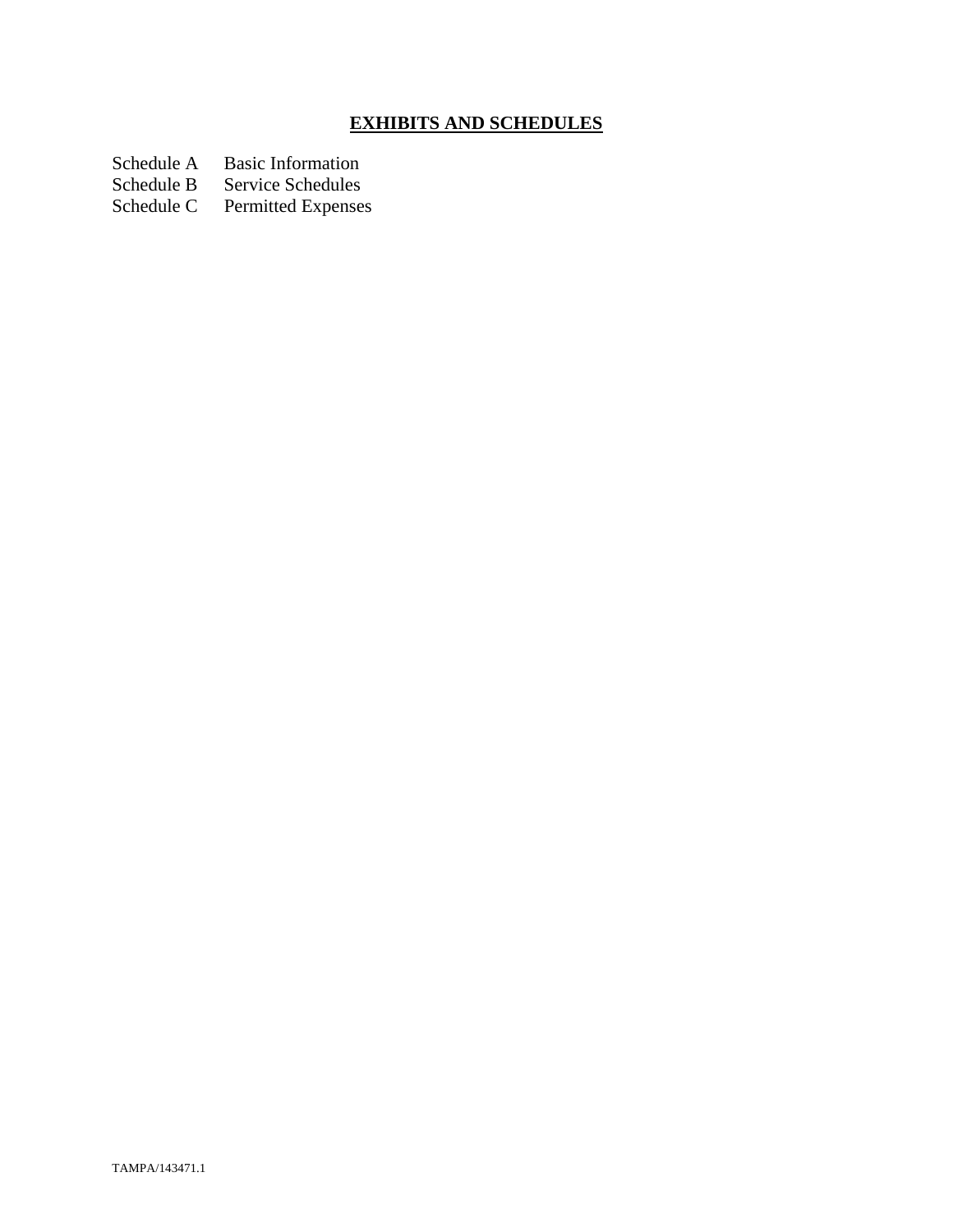# **SCHEDULE A**

### **BASIC INFORMATION**

| Eligible Entity Information:            |                                                                                            |
|-----------------------------------------|--------------------------------------------------------------------------------------------|
| Name of the Eligible Entity:            | Indiana Housing and Community<br>Development Authority <sup>1</sup>                        |
| Corporate or other organizational form: | body corporate and politic, established and<br>existing under Indiana Code 5-20-1 et. seq. |
| Jurisdiction of organization:           | Indiana                                                                                    |
| Notice Information:                     |                                                                                            |
|                                         |                                                                                            |
|                                         |                                                                                            |
| <b>HFA</b> Information:                 |                                                                                            |
| Name of HFA:                            | Indiana Housing and Community<br>Development Authority <sup>1</sup>                        |
| Organizational form:                    | body corporate and politic, established and<br>existing under Indiana Code 5-20-1 et. seq. |
| Date of Application:                    | September 1, 2010                                                                          |

Date of Action Plan: September 1, 2010

 $\overline{a}$ 

Notwithstanding anything to the contrary in the Agreement, (A) for purposes of Section 4(G) thereof, (i) annual audited financial statements shall be due no later than one hundred eighty (180) days after the end of IHCDA's fiscal year, and (ii) quarterly financial statements shall be due no later than forty-five (45) days after the end of each quarter commencing with the first full quarter ending after the Effective Date; provided that for any quarter IHCDA does not prepare unaudited financial statements for its internal use, or to be sent to a third party, such quarterly unaudited financial statement shall not be required and instead IHCDA shall provide to Treasury, no later than fortyfive (45) days after the end of each quarter commencing with the first full quarter ending after the Effective Date, summary expenses by category [e.g., in-take partners, IHCDA specific expenses (e.g. salaries)], and last business day of the quarter's Depository Account bank statement, which information will allow Treasury to review and confirm the funds used for the Services and Permitted Expenses; (B) for purposes of Section 7 thereof, the powers and authority of IHCDA shall be governed by and construed in accordance with the laws of the State of Indiana; and (C) for the purposes of Sections 2(C)(1) and 6(A)(2) thereof, references to the term "instrumentality" shall mean "body corporate and politic".

<sup>1</sup> References in the Agreement to the term "HFA" shall mean the Indiana Housing and Community Development Authority ("IHCDA") in its capacity as HFA as such term is used in the Agreement; and references in the Agreement to the term "Eligible Entity" shall mean IHCDA, in its capacity as Eligible Entity as such term is used in the Agreement.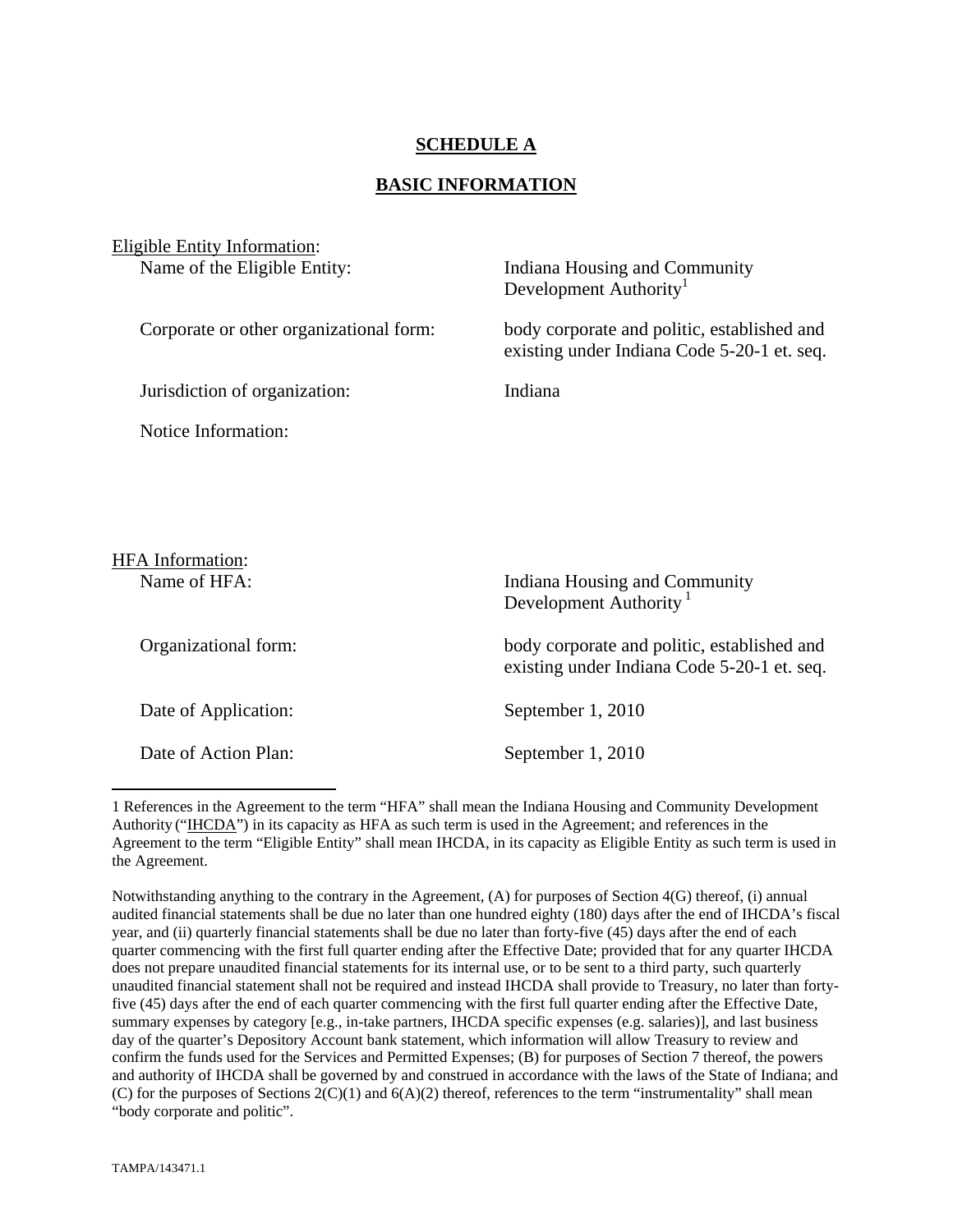| Notice Information:                                                                 | Same as notice information for Eligible<br>Entity.                                                                                                        |
|-------------------------------------------------------------------------------------|-----------------------------------------------------------------------------------------------------------------------------------------------------------|
| <b>Program Participation Cap:</b>                                                   | \$221,694,139.00                                                                                                                                          |
| Portion of Program Participation Cap<br><b>Representing Original HHF Funds:</b>     | \$82,762,859.00                                                                                                                                           |
| Portion of Program Participation Cap<br><b>Representing Unemployment HHF Funds:</b> | \$82,762,859.00                                                                                                                                           |
| Permitted Expenses:                                                                 | \$39,041,587.00                                                                                                                                           |
| <b>Closing Date:</b>                                                                | September 23, 2010                                                                                                                                        |
| <b>First Amendment Date:</b>                                                        | September 29, 2010                                                                                                                                        |
| <b>Second Amendment Date:</b>                                                       | March 9, 2011                                                                                                                                             |
| <b>Eligible Entity Depository Account Information:</b>                              | See account information set forth in the<br>Depository Account Control Agreement<br>between Treasury and Eligible<br>Entity<br>regarding the HHF Program. |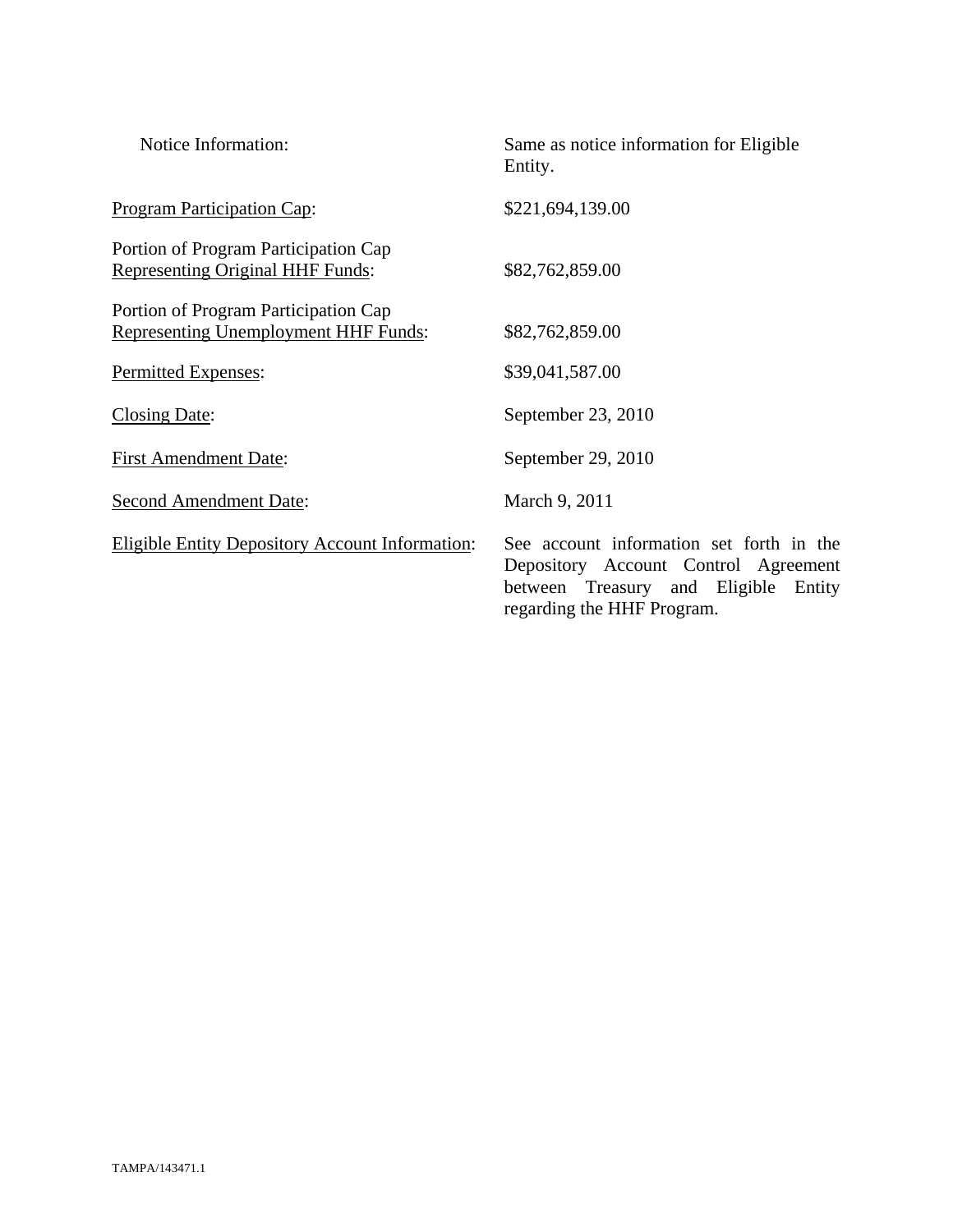# **SCHEDULE B**

# **SERVICE SCHEDULES**

The Service Schedules attached as Schedule B to the Current HPA are hereby deleted in their entirety and replaced with the attached Service Schedules (numbered sequentially as Service Schedule B-1, Service Schedule B-2, et. seq.), which collectively comprise Schedule B to the HPA.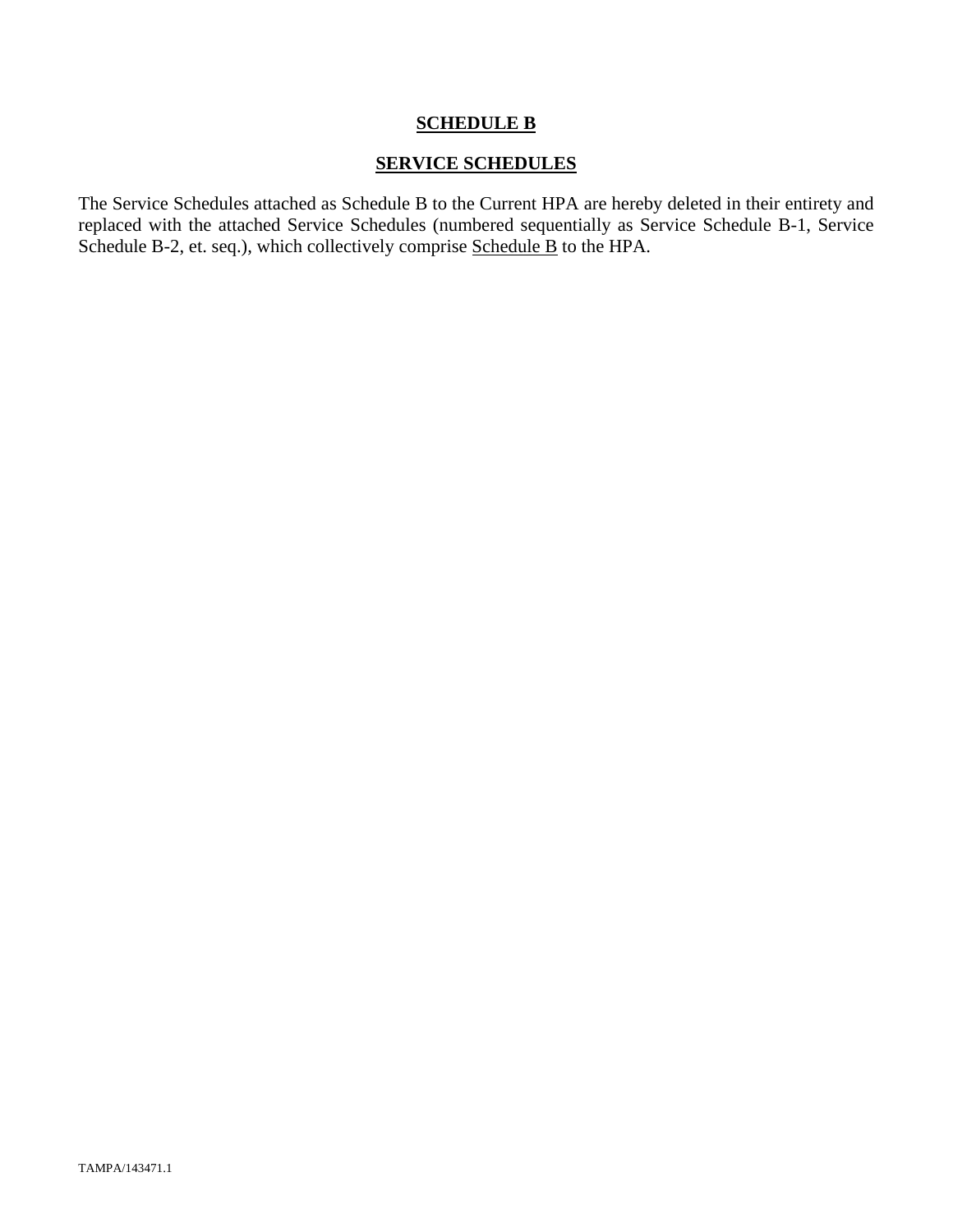# **SERVICE SCHEDULE B-1**

# **Indiana Hardest Hit Fund Unemployment Bridge Program**

# **Summary Guidelines**

| 1. | Program               | Under Indiana's Hardest Hit Fund Unemployment Bridge Program (UBP)             |  |
|----|-----------------------|--------------------------------------------------------------------------------|--|
|    | <b>Overview</b>       | the Indiana Housing and Community Development Authority (IHCDA)                |  |
|    |                       | will offer individuals who are unemployed through no fault or neglect of       |  |
|    |                       | their own a monthly benefit to cover a portion of their first mortgage and     |  |
|    |                       | related expenses while the individual seeks new employment. When               |  |
|    |                       | necessary, IHCDA may also provide a limited amount of funding at the           |  |
|    |                       | outset of assistance to bring a mortgage current so that IHCDA may             |  |
|    |                       | provide future monthly payments. IHCDA may also provide assistance to          |  |
|    |                       | currently substantially underemployed homeowners who accumulated a             |  |
|    |                       | delinquency during a period of unemployment but cannot bring their             |  |
|    |                       | mortgage current with their current income. This last category of              |  |
|    |                       | assistance will only apply if borrowers: (a) qualify in all other respects for |  |
|    |                       | assistance; (b) have demonstrated that they can afford mortgage payments       |  |
|    |                       | with their post-unemployment income; and (c) cannot qualify for mortgage       |  |
|    |                       | reinstatement but for HHF assistance. Assistance is subject to approval of     |  |
|    |                       | the homeowner's HHF Action Plan, which is a plan relating solely to            |  |
|    |                       | TARP funded modification programs that will be developed by a housing          |  |
|    |                       | counseling agency in connection with the initial intake eligibility screening  |  |
|    |                       | and file underwriting process, and approved by IHCDA (the "HHF Action          |  |
|    |                       | Plan").                                                                        |  |
| 2. | <b>Program Goals</b>  | The goal of the UBP is to cover a portion of PITI for eligible unemployed      |  |
|    |                       | and substantially underemployed homeowners, allowing them to:                  |  |
|    |                       | 1) Secure re-employment in their occupation; or                                |  |
|    |                       | Access training made available through the Indiana Department of<br>2)         |  |
|    |                       | Workforce Development that will help them secure employment in a               |  |
|    |                       | new occupation.                                                                |  |
| 3. | <b>Target</b>         | Our target population is low- to moderate-income homeowners in any             |  |
|    | <b>Population /</b>   | county in Indiana. Homeowners in the 46 counties classified as hardest hit     |  |
|    | <b>Areas</b>          | will be eligible for a longer term of assistance (18 months) than              |  |
|    |                       | homeowners residing in other counties (12 months).                             |  |
| 4. | Program               | \$182,652,552.00                                                               |  |
|    | <b>Allocation</b>     |                                                                                |  |
|    | (Excluding            |                                                                                |  |
|    | <b>Administrative</b> |                                                                                |  |
|    | <b>Expenses</b> )     |                                                                                |  |
| 5. | <b>Borrower</b>       | Unemployed and eligible for unemployment insurance or (in limited<br>1)        |  |
|    | Eligibility           | cases) substantially underemployed and able to document both current           |  |
|    | <b>Criteria</b>       | financial hardship and a prior period of unemployment resulting in a           |  |
|    |                       | current delinquency;                                                           |  |
|    |                       | Engaged in approved training, education or structured volunteer work<br>2)     |  |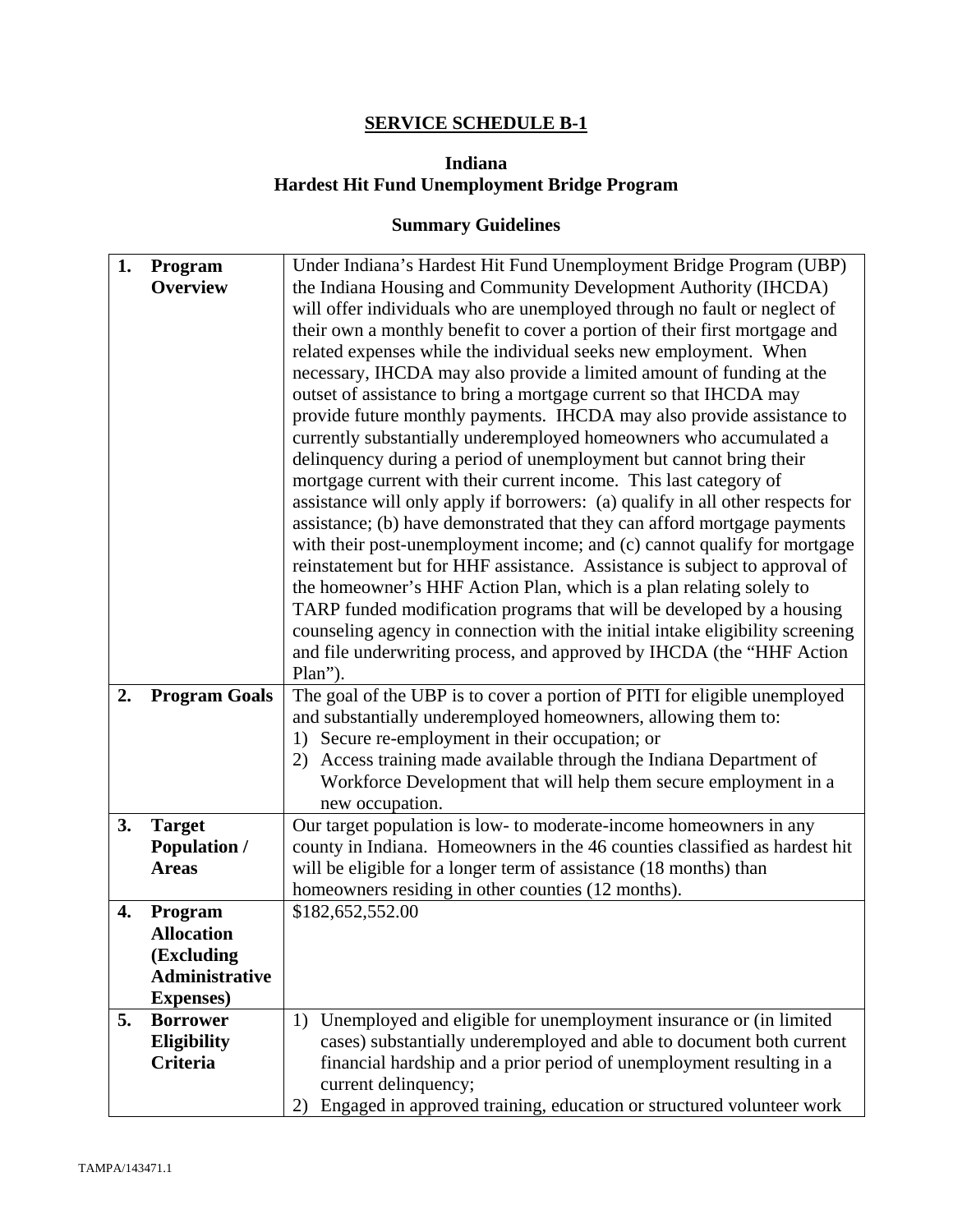|    |                      | (as defined by IHCDA) except for the limited number of cases in               |  |
|----|----------------------|-------------------------------------------------------------------------------|--|
|    |                      | which we will assist currently underemployed individuals;                     |  |
|    |                      | Current household income below 140% AMI adjusted for borrower<br>3)           |  |
|    |                      | household size;                                                               |  |
|    |                      | Documentation of six months of pre-hardship timely payments;<br>4)            |  |
|    |                      | 5) Agreement to pay a minimum of 30% of household income at time of           |  |
|    |                      | enrollment toward PITI based on documentation of unemployment                 |  |
|    |                      | benefits, except for the limited number of cases in which we will assist      |  |
|    |                      | currently underemployed individuals; in those cases, individuals will         |  |
|    |                      | be expected to make some contribution toward clearing their                   |  |
|    |                      | delinquency, with 30% of household income serving as the standard;            |  |
|    |                      | 6) Owning only one home;                                                      |  |
|    |                      | Submission of hardship affidavit documenting inability to pay<br>7)           |  |
|    |                      | mortgage;                                                                     |  |
|    |                      | Priority of service will be extended to veterans and military personnel<br>8) |  |
|    |                      | (active or reserve);                                                          |  |
|    |                      | Receiving unemployment insurance benefits from the<br>Indiana<br>9)           |  |
|    |                      | Department of Workforce Development ("DWD") on or after the UBP               |  |
|    |                      | implementation date;                                                          |  |
|    |                      | At IHCDA's sole discretion, Borrower may be removed from the<br>10)           |  |
|    |                      | program for failing to make their required payments,                          |  |
| 6. | <b>Property /</b>    | 1) Owner-occupied primary residence located in Indiana.                       |  |
|    | Loan                 | The unpaid principal balance of the borrower's first lien mortgage<br>2)      |  |
|    | Eligibility          | cannot exceed the conforming loan limit established by the Federal            |  |
|    | Criteria             | Housing Finance Agency, as modified from time to time.                        |  |
| 7. | Program              | Property is vacant, abandoned or condemned.<br>1)                             |  |
|    | <b>Exclusions</b>    | Borrower has not exhausted or been ruled ineligible for other programs<br>2)  |  |
|    |                      | (federal or direct lender).                                                   |  |
|    |                      | 3) Borrower has liquid assets sufficient to make 6 months' worth of           |  |
|    |                      | payments, excluding retirement accounts.                                      |  |
|    |                      | 4) Borrower is ineligible for unemployment benefits (for example due to       |  |
|    |                      | nature of job loss or no W-2 reportable wages).                               |  |
| 8. | <b>Structure of</b>  | All assistance is structured as a forgivable, non-recourse, non-amortizing    |  |
|    | <b>Assistance</b>    | loan, secured by a junior lien on the property. The loan has a term of 10     |  |
|    |                      | years and is forgiven at a rate of 20% per year in years 6 through 10 of the  |  |
|    |                      | loan term. If the borrower sells the property before the forgiveness period   |  |
|    |                      | expires; all net sale proceeds up to the full principal balance outstanding   |  |
|    |                      | will be due and payable to IHCDA. All funds returned to the UBP may be        |  |
|    |                      | recycled until December 31, 2017; thereafter they will be returned to         |  |
|    |                      | Treasury.                                                                     |  |
| 9. | <b>Per Household</b> | Total assistance per household is not to exceed \$18,000 in hardest hit       |  |
|    | <b>Assistance</b>    | counties or \$12,000 in balance of state.                                     |  |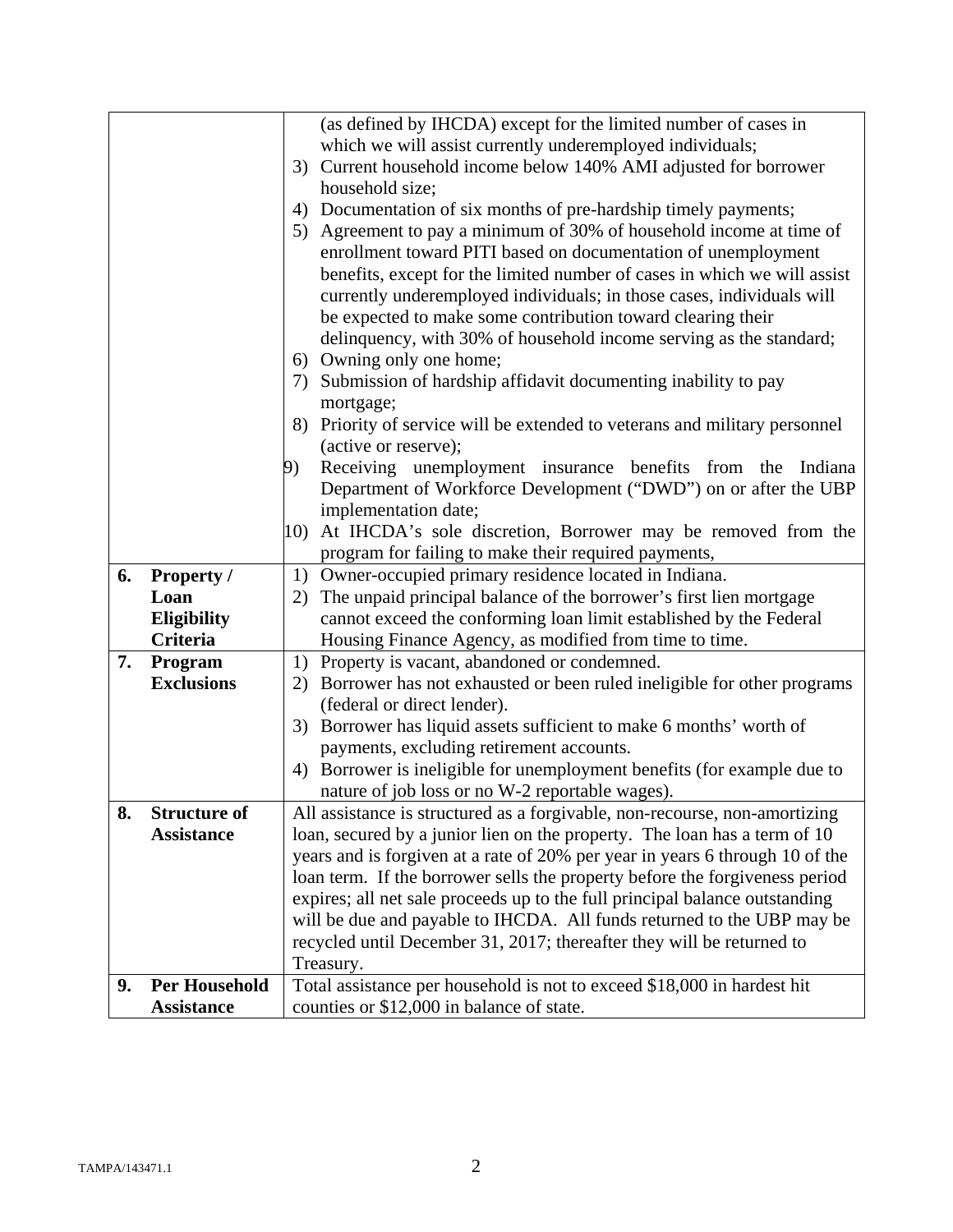|             | 10. Duration of     | In hardest hit counties, up to eighteen months or three months after re-     |
|-------------|---------------------|------------------------------------------------------------------------------|
|             | <b>Assistance</b>   | employment, whichever comes first; in balance of state, up to one year or    |
|             |                     | three months after re-employment, whichever comes first. In either case,     |
|             |                     | assistance will terminate upon household's receipt of the maximum            |
|             |                     | assistance. As applicable, total assistance will be reduced by 1) the        |
|             |                     | number of months' payment required to bring a homeowner current on           |
|             |                     | their mortgage and/or 2) the amount required to pay for taxes and            |
|             |                     | insurance on non-escrowed loans. Once homeowner is brought current,          |
|             |                     | the maximum amount of monthly assistance per household may not exceed        |
|             |                     | \$1,000.00.                                                                  |
|             | 11. Estimated       | An estimated 16,257 households will receive assistance, at an average        |
|             | <b>Number of</b>    | assistance level of about \$702 per month for an average of approximately    |
|             | Participating       | sixteen (16) months of assistance, inclusive of payments to clear            |
|             | <b>Households</b>   | delinquencies and assistance after re-employment.                            |
|             |                     |                                                                              |
| 12. Program |                     | Provided that IHCDA receives prompt and reasonable cooperation from          |
|             | Inception /         | servicers, IHCDA anticipates that the pilot period will begin as soon as     |
|             | <b>Duration</b>     | November 1, 2010 (but no later than March 1, 2011) and will last for five    |
|             |                     | (5) months. After the pilot period, IHCDA anticipates that the program       |
|             |                     | will last for approximately two (2) years.                                   |
| 13. Program |                     | <b>IHCDA</b> manages the Homeless Prevention and Rapid Re-Housing            |
|             | <b>Interaction</b>  | Program (HPRP) funding for the balance of state Continuum of Care.           |
|             | with Other          | IHCDA assessment tool for HPRP will incorporate screening for HHF            |
|             | Programs (e.g.      | eligibility for homeowners at risk of homelessness through foreclosure.      |
|             | other HFA           | HPRP administrators will be trained on eligibility requirements and          |
|             | programs)           | screening for HHF. IHCDA also manages the Indiana Foreclosure                |
|             |                     | Prevention Network (IFPN), which is a coalition of community service and     |
|             |                     | housing-related organizations, government agencies, lenders, realtors, and   |
|             |                     | trade associations that are actively addressing Indiana's foreclosure crisis |
|             |                     | through a variety of methods. IHCDA anticipates contracting with some        |
|             |                     | of the organizations which are providing IFPN counseling services to         |
|             |                     | provide eligibility screening, intake and preliminary underwriting for HHF.  |
|             |                     | Finally, IHCDA will work with DWD to coordinate efforts; for example,        |
|             |                     | the availability of HHF for qualified unemployed persons may be noted in     |
|             |                     | Unemployment Insurance benefit determination letters from DWD.               |
| 14. Program |                     | Borrowers will be pre-screened for HAMP, HAFA and HAMP-UP and                |
|             | <b>Interactions</b> | programs offered by lenders. HHF funds can be utilized before or after       |
|             | with HAMP           | assistance from HAMP-UP.                                                     |
|             |                     |                                                                              |
| 15. Program |                     | No leveraging from banks and servicers is required. IHCDA anticipates        |
|             | Leverage            | entering into participation agreements with servicers that will set forth    |
|             |                     | IHCDA's expectations for servicers, including acceptance of payment          |
|             |                     | from IHCDA and application of payment to PITI only.                          |
|             | 16. Qualify as an   | $\boxtimes$ Yes<br>$\Box$ No                                                 |
|             | Unemployment        |                                                                              |
|             | Program             |                                                                              |